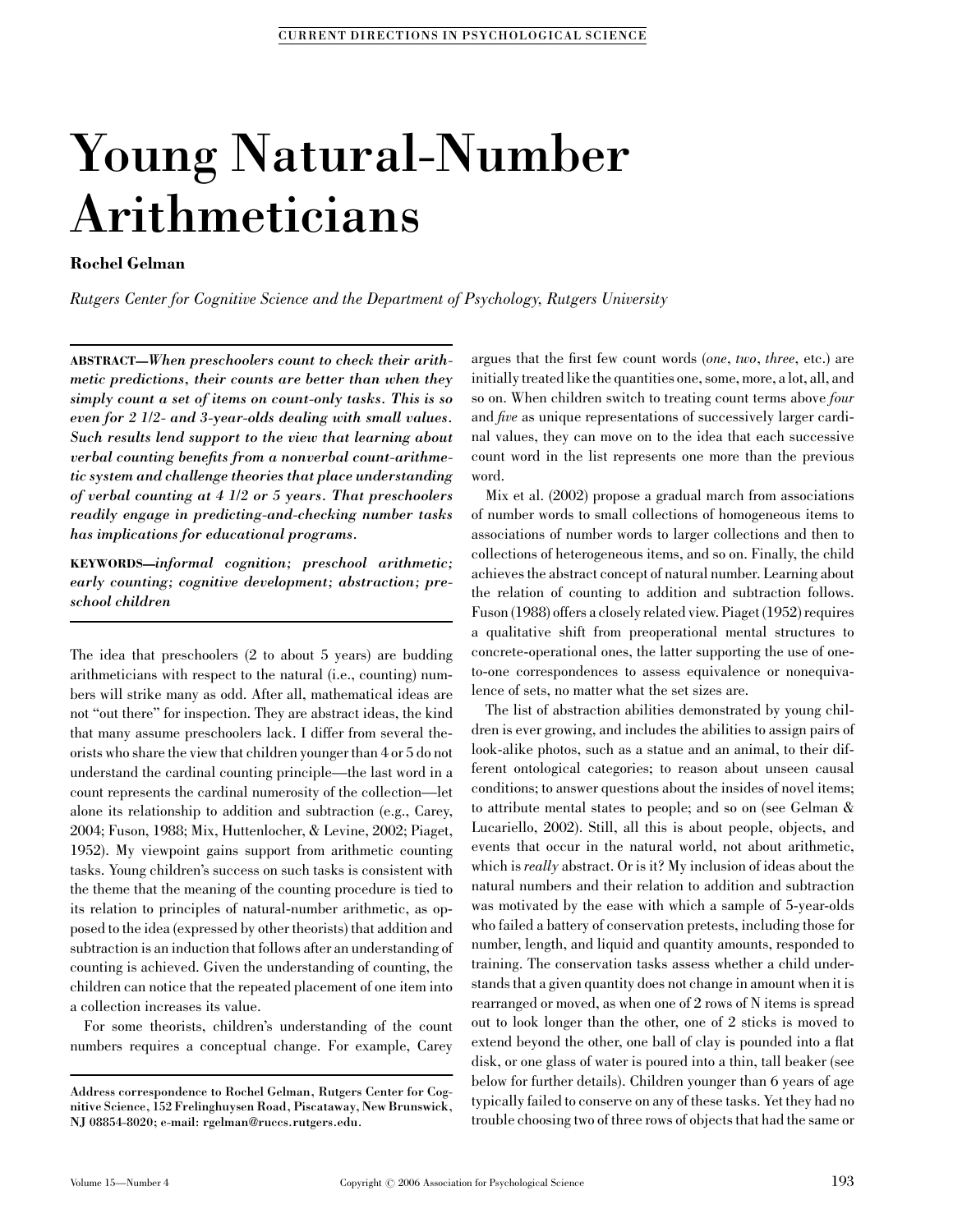different number. Similarly, they did very well on length problems for which they had to choose two of three sticks that were either the same or different lengths as the experimenter continually altered their configuration (Gelman, 1969). The children also achieved high levels of success on posttests of conservation of number and length, as well as of liquid and mass amount. It seemed most unlikely that training instilled a new set of mental structures that would support belief in equivalence despite the contradiction of perceptual data. More plausibly, the children were ready to conserve number across irrelevant transformations as well as conserve the pretested other quantities.

My search was on for ways to show early number knowledge and other abstract abilities. As supporting data came in, I started to move toward a domain-specific view of cognitive development, with the assumption that the presence of a small set of implicit mental structures support learning on the fly. The idea that the mind initially has a small set of skeletal structures, each with their own principles, contrasts with the initial-blank-slate view held by associationists and Piaget. Despite their skeletal format, they are mental structures, and we know from cognitive psychology that when one already has a domain-specific mental structure, it is rather easy to learn more about content that fits that structure. The mind will use these different structures to actively engage and assimilate environmental data that share their internal relations.

How does this bear on the acquisition of verbal knowledge of counting and arithmetic? It is known that a nonverbal numericalreasoning system that supports counting, addition, and subtraction is available to young children, infants, and animals (Barth, La Mont, Lipton, & Spelke, 2005; Cordes & Gelman, 2005). This supports Gelman and Gallistel's (1986) proposal that implicit principles of nonverbal enumeration facilitate identifying and learning about both the words for counting and rules for how to use them. The nonverbal principles—one and only one unique tag for each to-be-counted item, stable ordering of the tags, and

use of the last tag to represent the cardinal value—correspond to the use rules of verbal counting. So, given a counting list that maps to nonverbal counting principles, the stage is set for the child's nonverbal structure to identify and start to assimilate the count list to a relevant structure. Since verbal counts and numerical estimates do not stand alone—that is, they gain their meaning from their relation to a mental structure of arithmetic reasoning that includes principles of addition, subtraction, and ordering—assessment of understanding of the language of counting might best be tapped in arithmetic counting tasks as opposed to tasks that only assess counting ability.

## SOME EARLY RESEARCH

Piaget (1952) designed tasks that reflected his goal of contributing results to the efforts of logicians like Russell and Von Neumann to show that arithmetic could be derived from set theory. The number-conservation task taps the idea that any two sets that can be placed in one-to-one correspondence are equal—whatever their arrangement or set size. In the conservation task, even preschool children agree that when the items in two rows are opposite each other, the numbers are the same. But, when the items in one row are spread out, preschoolers deny the conservation of equivalence, typically saying the spread-out row has more. Failures on the task contributed to Piaget's conclusion that preschoolers lack a concept of natural number. For him, early counting is just rote learning.

I found it hard to entertain the idea that the conservationtraining experience I offered could generate a new set of mental structures. The children must have known quite a bit already. A series of magic tasks (detailed in Fig. 1 and summarized in Gelman & Gallistel, 1986) provided the first lines of evidence. In phase 1, a child saw two plates with varying numbers of items on them, such as toy mice or strawberries. One plate was dubbed "the winner" and the other "the loser." The set-up (phase 2),



Fig. 1. The three phases of the number-magic tasks. In phase 1 (left), two plates with toy red strawberries on them were labeled the ''winner'' and the ''loser,'' and children were rewarded with prizes for identifying the ''winner.'' In phase 2 (center), the plates were covered and the covers were shuffled; children then pointed to the cover that they thought hid the winner-plate; if they were incorrect on the first try, they were allowed to pick the second cover; they were always rewarded whenever they identified the winner. At various points during phase 2, children were asked why a given plate was a winner or loser. At first, they seldom said anything; but as we continued, most of the 3-, 4-, and 5-year-olds in the study talked about number correctly during this phase. Children also became sufficiently interested in their collection of prizes to stop watching closely as the experimenter shuffled the covers, allowing the displays to be surreptitiously altered in number of strawberries or in non-numerical values like length, color, and so on. Across experiments, changes in the number or arrangement of items in phase 3 (right) were noticed by almost all children in some way. Additionally, in almost all children, including the 2 1/2-year-olds, changes in number elicited strong emotional reactions, search for missing items, and verbal statements about the number change. (The right panel shows a child with both sets of fingers in her mouth; before this, she was smiling, having found the ''winner.'')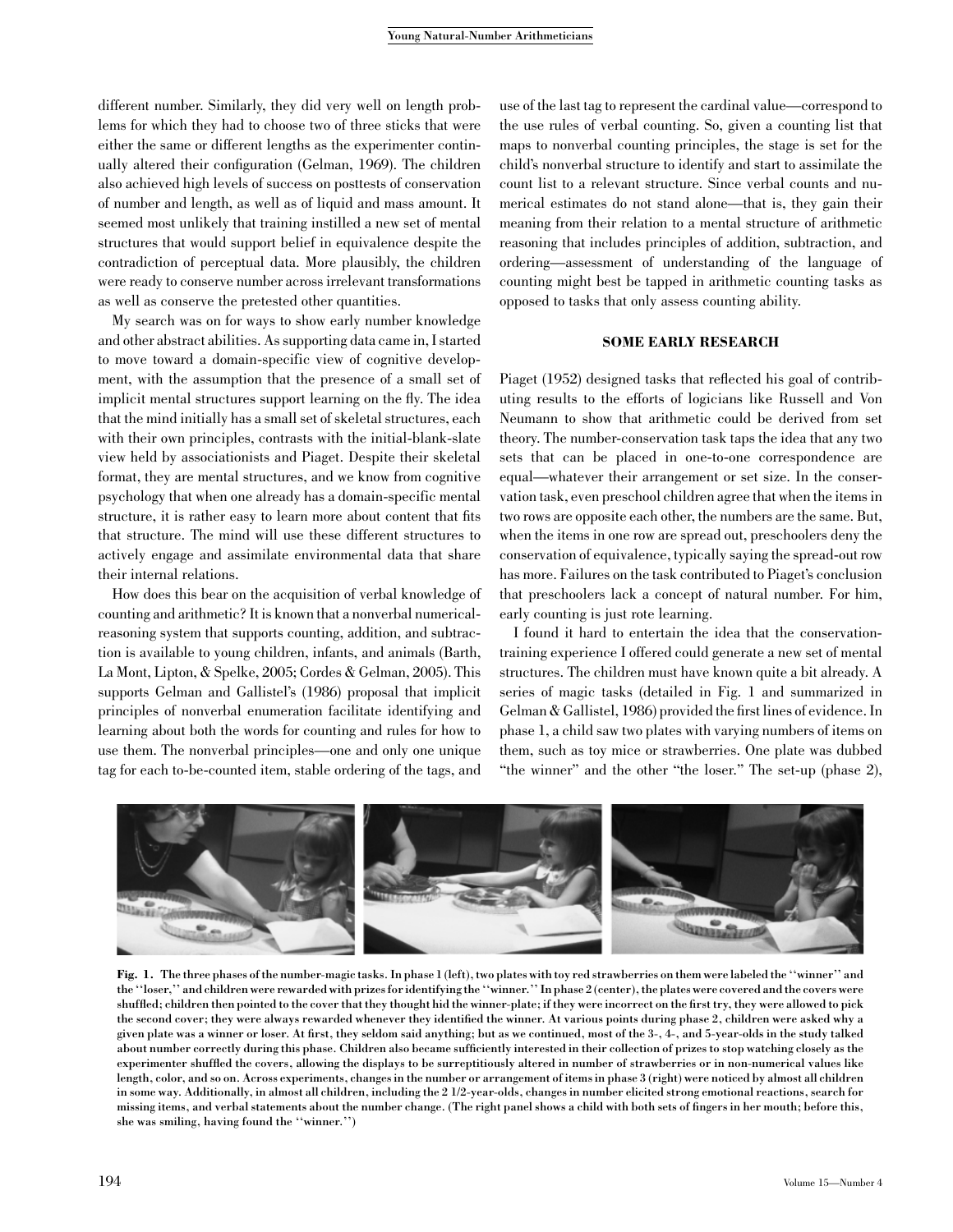#### Rochel Gelman

which was modeled after a shell game, followed as a series of trials in which the plates were covered and shuffled as the child watched. Then the child made guesses about which cover concealed the ''winner'' plate. The experimenter avoided talk about number or quantity. Phase 3 began after both of the plates were uncovered by the child, who now saw the effect of a surreptitious addition or subtraction of one or more items or a change in how close together the items were on a plate. Changes in number in the subtraction conditions were greeted with surprise, search, and talk about the missing items. For example, J.E., who expected three mice on one plate and two on the other but saw two on both plates during phase 3, told us that we ''took one. Cuz, there's two now . . . where is it?'' J.S., who expected two and encountered three, explained the unexpected addition as follows: ''Something might pop out of these little bumps'' (on the inside of the cans used to cover the plates) as a possible source of the additional mouse. Changes in length or density were accepted—for example, ''because it's still three.''

As the hiding-and-guessing trials in phase 2 proceeded, children began to volunteer that number mattered—for example: ''That's the winner, three—one, two, three,'' or ''one, two loser.'' Of particular interest was the use of rule-governed but idiosyncratic count lists, as when D.S., who was 2 1/2 years old, encountered three mice instead of the expected two; he volunteered ''umm, one, two'' for the two-mouse plate and ''one, two, six'' for the three-mouse plate and then the same ''one, two, six'' count at a later point in phase 3. Analyses in Gelman and Gallistel (1986) of errors across counting and magic experiments revealed that children who used idiosyncratic count lists (e.g., "one, two, six" instead of "one, two, three") across trials made many fewer counting errors than those who used the conventional count sequence.

#### SOME RECENT RESEARCH

Bisanz, Sherman, Rasmussen, and Ho (2005) confirmed and extended our conclusion that young children correctly negotiate arithmetic problems when the total number is equal to or less than four. But many, including Carey (2004), counter that judgments of numerical order and equality for very young children are mediated by mechanisms that work only for this range (Carey, 2004). When we tried to use our magic paradigm with larger sets, we had to use larger cans to cover the displays with larger numbers of items. They were so large that children dropped them or put them on their heads or faces to play games like "hats," "masks," etc. A different task was needed. Zur and Gelman (2004) hit upon one that was inspired by a familiar ditty: There were six in the bed and the little one said "roll over," and they all rolled over, one fell out, and there were five in the bed, and the little one said ''roll over''—and so on. To start, we worked mainly with 4-year-olds. Then a suitable variant of the arithmetized counting task was run with 3-year-olds.

To begin one set of trials, the experimenter handed the child objects—say, nine ''donuts'' made from felt—to place in a ''bakery'' and asked: ''How many donuts are in the bakery?'' The child answered, and the adult continued: ''I have 3 three pennies to buy donuts. Predict, how many will be left.'' Charmingly, children assumed that one penny buys one donut. The purchase complete, the experimenter continued: ''Check how many you have now." Children now counted, and almost always they were correct. When rare counting errors occurred, a recount was almost always correct, even for the largest values. The achieved checking value served as the first value for the next cycle of prediction and checking: ''Okay, so now you have six donuts. Here comes a delivery of two donuts. Predict how many will be in the donut shop,'' and so on.

Using videotapes, we verified that children almost always predicted without counting but counted aloud when checking. They did not try to make their counts conform to their predictions and acted as if verbal counting was definitive. We assumed that their prediction would benefit from their nonverbal number knowledge and the mapping from this to number words. This is consistent with the proposal that preschoolers can perform both approximate and precise counting-arithmetic tasks (Barth et al., 2005; Cordes & Gelman, 2005).

The task was developed in the context of a classroom. When it was clear that the children in the class succeeded as a group, even on totals of 15, we tested each of them individually. A year later we tested a novice group of same-aged children. As expected, there was some effect of experience. Still, even the children who came naive to the task did well. Figure 2 plots the Zur and Gelman (2004) data for one problem set, showing the averages and ranges of the children's predictions as a function of the correct answers. Predictions increased systematically even



Fig. 2. The relationship between the correct answers for arithmetic problems and the prediction averages and ranges (denoted by bars) given by 14 children with ages ranging from 3.11 to 5.4 years (average age  $= 4.7$ ). Note the tendency to give the same prediction for different problems having the same arithmetic result (e.g., the problems with an answer of 6), a clue that implicit rules of arithmetic were available.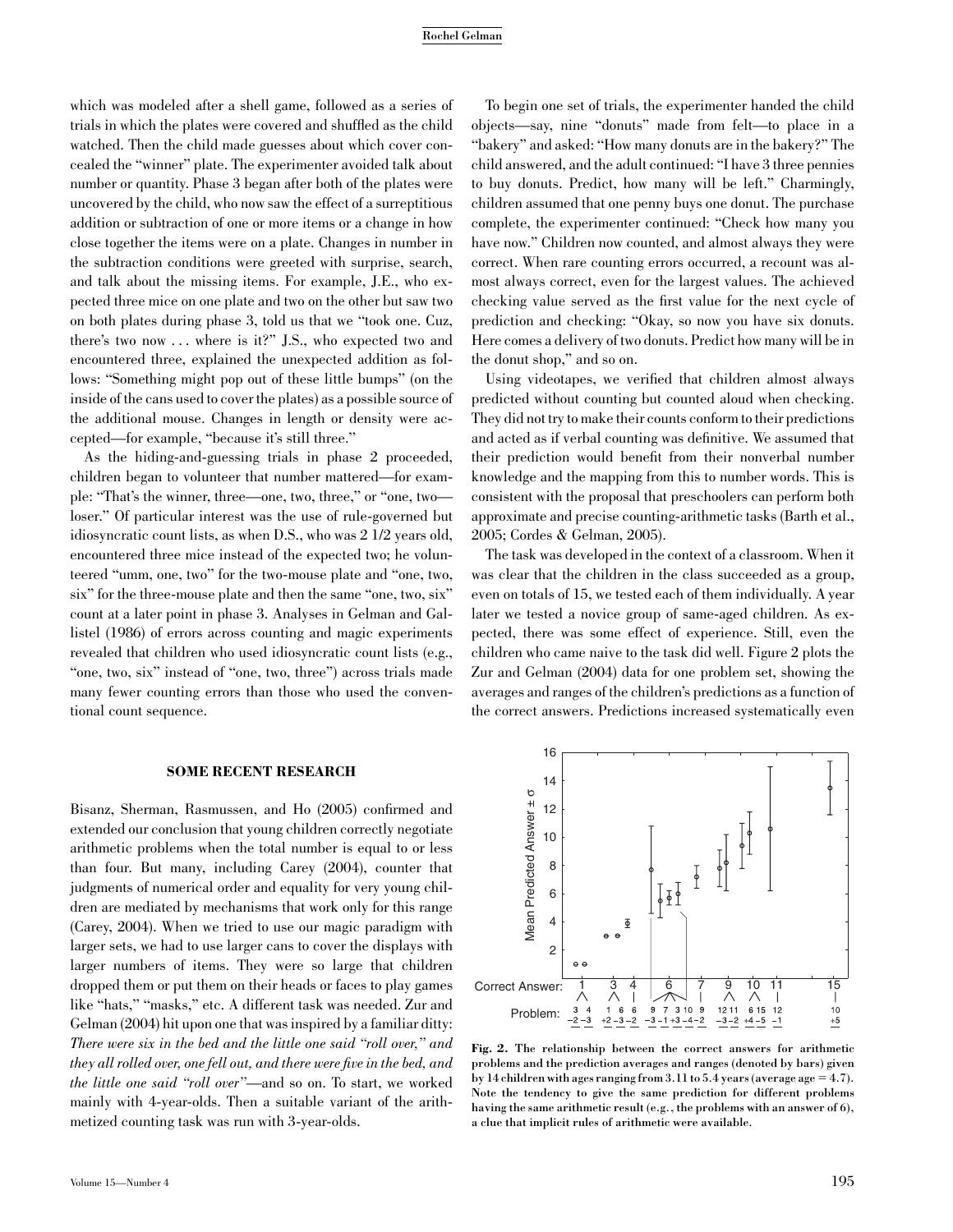when the correct answers were high—between 10 and 15! Further, predictions for problems with the same answer tended to cluster together (e.g.,  $3 + 3$ ,  $7 - 1$ , and  $10 - 4$ ). This is consistent with our assumption that predictions are mediated by the mapping of a nonverbal arithmetic system to a verbal one. The 3 year-olds did rather well at predicting and checking when answers were as large as 5. Eighty percent of the predictions were in the right direction; 92% of the checking trials were correct. Thus, we have more evidence for the proposal that the arithmetized counting system is applied to small numbers as well as to larger ones.

An unexpected result led us to propose that preschool children implicitly recognize the inverse principle (if  $a + b = c$ , then  $c - b = a$ , and vice versa): There was a reliable tendency for them to do better on the second of a pair of inverse problems—as they did on the problem  $10 - 6$  when they had already encountered the problem  $6 + 4$ , as opposed to when they had seen  $5 + 4$ . This corroborates and extends Bryant, Christie, and Rendu's (1999) demonstration of 5- to 6-year-olds' success on the inverse principle with problems of the form  $a + b - b$ .

There is other evidence that young children have some implicit knowledge of arithmetic before they master the counting list of their language. Recall that 2 1/2-year-olds in a magic task understood the effect of addition and subtraction on numerical ordering (Barth et al., 2005, report related findings). A similar conclusion follows from Sarnecka and S. Gelman's (2005) clever use of addition and subtraction questions in their study of 4 year-olds' knowledge of counting and quantifier terms. These researchers added to (or subtracted from) a can they first said had either a specific number (e.g., "six") or a nonspecific quantity (e.g., ''a lot''). When asked whether the amount following an addition or subtraction was different, the children said ''yes'' for the number-word can and ''no'' for the quantifier one. When a can was shaken, the same children said that neither value had changed. This effect of framing questions in an arithmetic format provides more support for the position that young children know that the meaning of count words is related to addition and subtraction. The results also fit with evidence that early language learners take number words to refer only to cardinal values and not to imprecise quantities that can be referred to with quantifiers like "some" and "all" (Hodent, Bryant, & Houdé 2005; Hurewitz, Papafragou, Gleitman, & Gelman, 2006). The Hodent et al. (2005) study follows up the finding that when Frenchspeaking children are provided arithmetic stories that represent  $1 + 1 = 1$  and  $1 + 1 = 3$ , they say the former is "not okay" and the latter is ''okay.'' Hodent et al. reasoned that this could reflect the ambiguity of un in French, where it represents both the first count word (i.e., ''one'') and the indefinite singular in the pair  $un–des$  ("a" $-$ "some"). To control for this possibility, there were conditions in which 2-year-old French speakers were shown two items that were then covered. Next, one item was added to the hidden display. Subsequently, uncovered test trials included displays of two, three, or four items. Now, the children declared

that the outcome of three was ''okay'' but that the displays with two or four items were ''not okay.'' Hurewitz, Papafragou, Gleitman, and Gelman (2006) show that that, when presented with displays that can be interpreted as either "two" or "four" or as either ''some'' or ''all,'' very young children do better at labeling the displays when requested to use a number than they do when asked to label the displays with quantifiers. Sarnecka and S. Gelman's (2005) study with older preschoolers continues this pattern of evidence, favoring the position that children know that the operations of adding and subtracting systematically increase and decrease the value of cardinality, even if they cannot reliably count the number of items involved. So too does Hartnett and Gelman's (1998) study on 5- to 8-year-olds' understanding of the successor principle. These children were more likely to say that adding 1—as opposed to counting further—could go on indefinitely. Why? Although they knew that adding would increase the number, they did not know the words for those numbers, as illustrated by explanations two children gave: ''You just can't put it in the newspaper like, we thought of some new numbers"; and "There aren't real numbers [meaning known terms] but you could make them up.''

It would be a mistake to assume that the eventual command of the verbal counting system guarantees ready understanding of all number concepts and other mathematical ideas. Indeed, many adults lack an understanding of the numbers used in the discourse of commerce, like 12.56 million or 2 trillion dollars, or that the birthrate of a given country is 1.9 and not the whole number 2, probably because they have no reason to have developed a quantitative representation of such large sums of money or rational numbers (fractions). Learning about fractions in either fractional or decimal format turns out to be extremely difficult, even for many adults. In fact, the relative ease of working with the counting numbers turns out to be a key source of difficulty regarding rational numbers. This is because the principles underlying each kind of number differ dramatically. Each natural number has a unique next. By contrast, there is an infinite number of rational numbers between each pair of rationals. The fact that a unit fraction's value increases as the value of its denominator decreases is a major source of trouble for students who believe numbers are what one gets when one counts (Hartnett & Gelman, 1998).

#### CONCLUSION AND FURTHER DIRECTIONS

When children as young as 2 1/2 years participate in tasks that evoke arithmetic reasoning, they reveal knowledge that counting determines cardinality. Still, their failure on stand-alone counting tasks must be explained, for both pedagogical and theoretical reasons. Acquisition of the specific language of the cardinal count words and the particular notation system for arithmetic needs to be researched. On the practical side, when we take the predicting-and-checking tasks used in our research to the classroom, children enjoy and readily engage in the